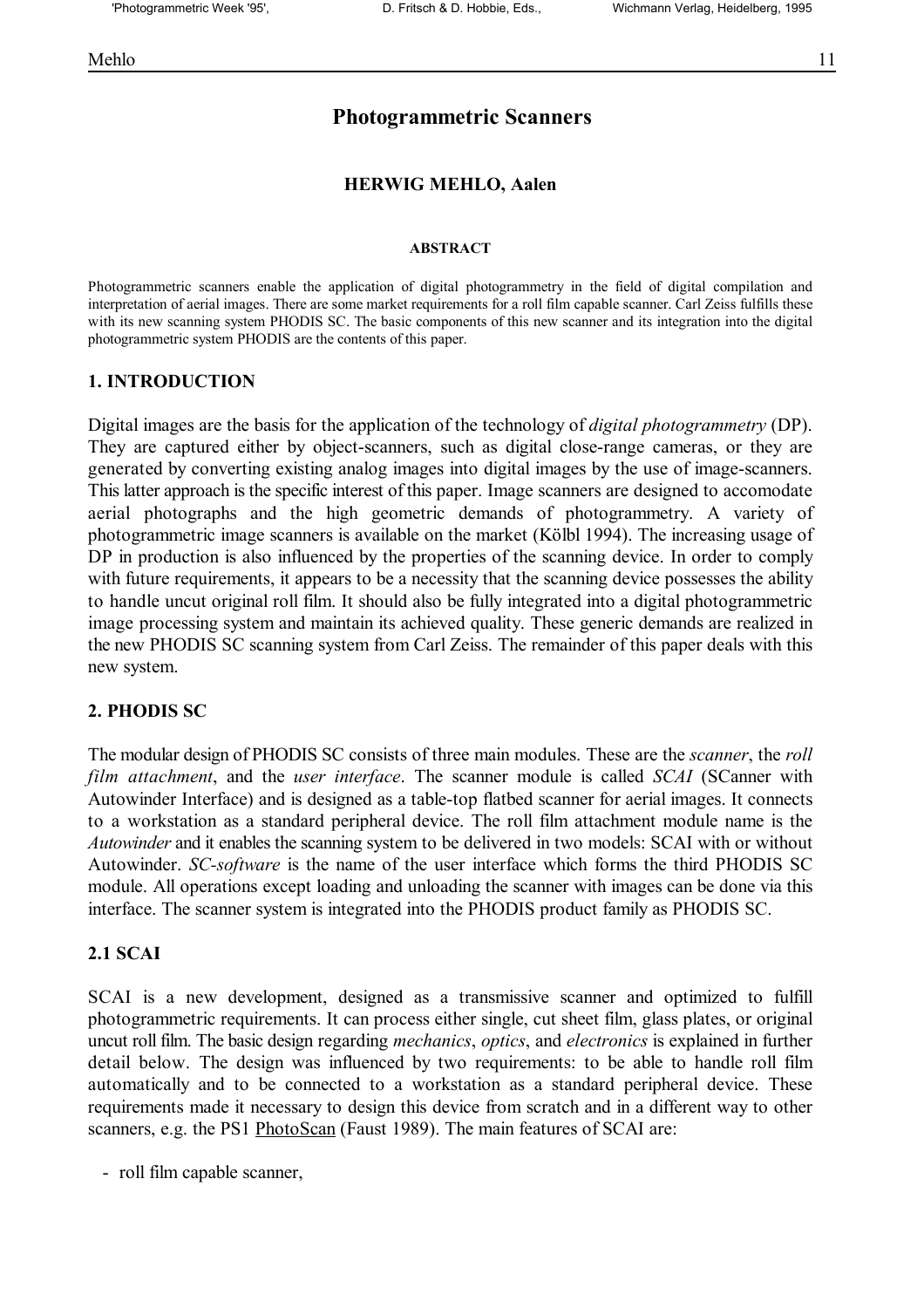- geometric resolutions: 7, 14, 28, 56, 112 and 224  $\mu$ m,
- geometric accuracy better than 2  $\mu$ m,
- radiometric resolution of 256 levels of grey in each of red, green and blue,
- largest area for scanning: 275 mm x 250 mm,
- color scans in one pass; monochrome scans possible,
- one-dimensional color-CCD-camera with three parallel linear arrays for red, green, and blue,
- diffuse illumination,
- PHODIS-like user interface.

# **2.1.1 Mechanical module**



Figure 1: Schematic of SCAI with Autowinder.

All mechanical components are enclosed in a single cast metal base, see figure 1. The core of the mechanical design is the cross slide system consisting of two orthogonal, independently moving carriages. Whereas in the PS1 PhotoScan the image moves on the photo carriage over the CCD-Camera, in SCAI the optical system moves over a fixed image. This carriage is called the *optics carriage*. A combination of rotary and linear encoders report the positions of the carriages to the electronics. The scan area is scanned in a comb-like pattern in several parallel swaths. The swath width is 5632 pixels which, as an integer multiple of the highest geometric resolution of 7 µm, is equivalent to 39.424 mm in the image plane. Thus, SCAI requires only 6 swaths to cover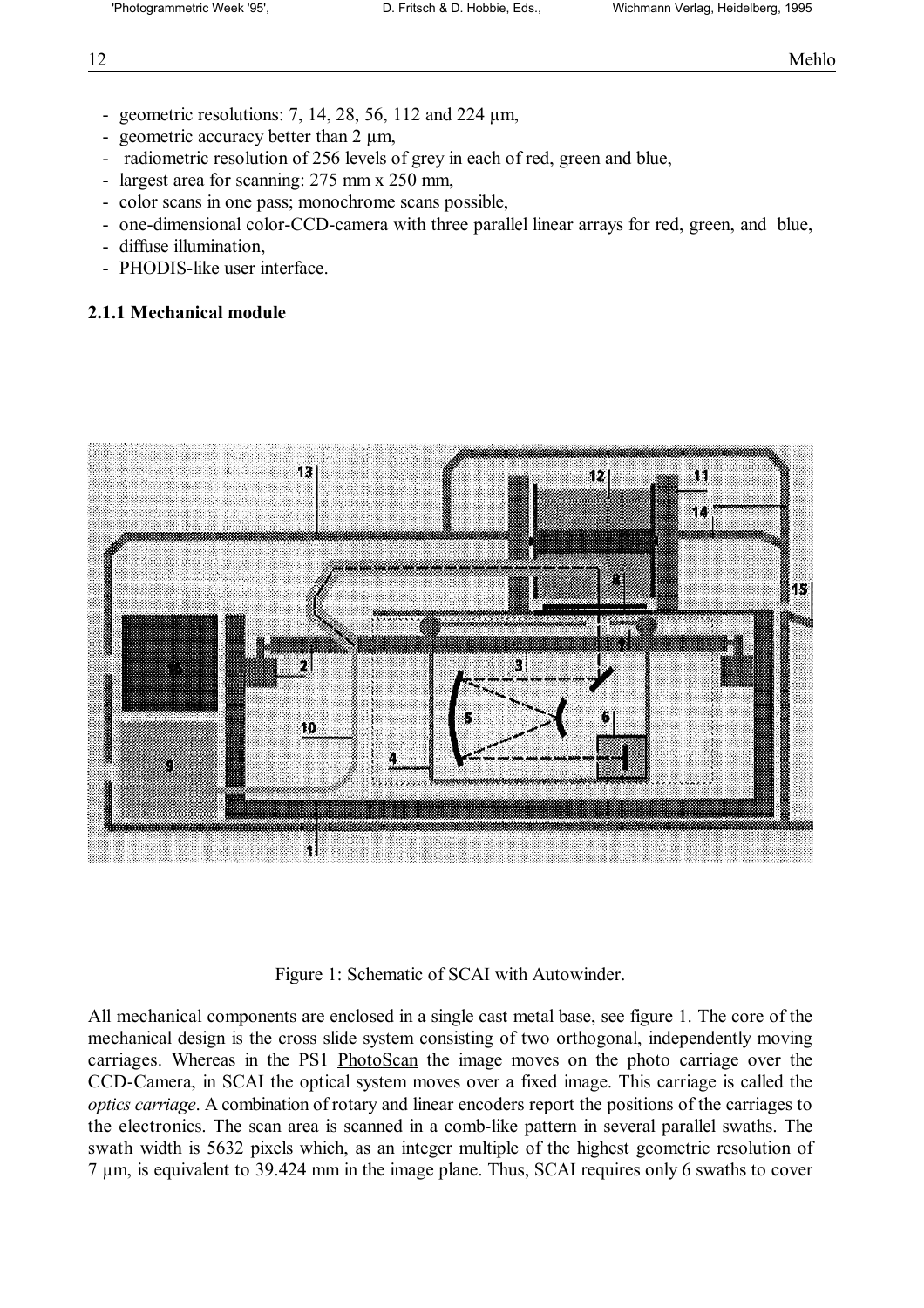Mehlo 13

one complete aerial image with a width of approximately 230 mm. The exact geometric fitting of adjacent swaths is controlled by a calibration of the system. This calibration can be performed by the user. The object to be scanned, either film or glass plate, is fixed on the photo stage by a glass cover plate. This cover plate can either be lifted manually for loading or unloading film, or its motion can be motorized in conjunction with the optionally-available Autowinder.

# **2.1.2 Optics module**

The optical system from light source to CCD-camera is especially tuned. A thermally insulated lamp module with a stabilized 250 Watts halogen lamp serves as the light source. The light is guided through a flexible fibre optic cable, attached to the optics carriage, towards the glass cover plate. A cross section converter at the end of the round fibre optics evenly distributes the light over a rectangular window covering the area of the CCD-camera. A special glass plate scatters the light and generates diffuse illumination for the film. A prism guides the light path to the mirror lens system. Exiting this system, the light then strikes the three linear arrays of the CCD-camera.

Diffuse illumination has the property that small scratches and dust in and on the base of the film are not imaged in the digital image, see figure 2. Instead, the corresponding portion of the emulsion is contained in the digital image. However, scratches and dust in and on the emulsion are still visible in the digital image. In the optical path there is an infrared filter which cuts off this portion of the power spectrum of the light source. This ensures that only visible red light gets imaged onto the red CCD-array.

The mirror lens system itself possesses two advantages for SCAI. First, it is lightweight, minimizing the weight of the moving carriage. This gives the advantage of simplifying the design of the system required to move it precisely. Secondly, mirror lens systems have the property of zero distortion and are free of chromatic aberrations. This of course has a positive influence on the quality of the digital image.



Figure 2: Effect of diffuse illumination.

# **2.1.3 Electronics module**

The electronics module is composed of several components which are placed as funtional units on several boards. These boards are connected via a proprietary bus, specifically designed to fulfill the high data throughput of the three linear arrays of the CCD-camera. This bus also guarantees independence from commercial bus systems which often appear to have a short life time. The most important boards are:

- CCD-board,
- A/D-board,
- M-board and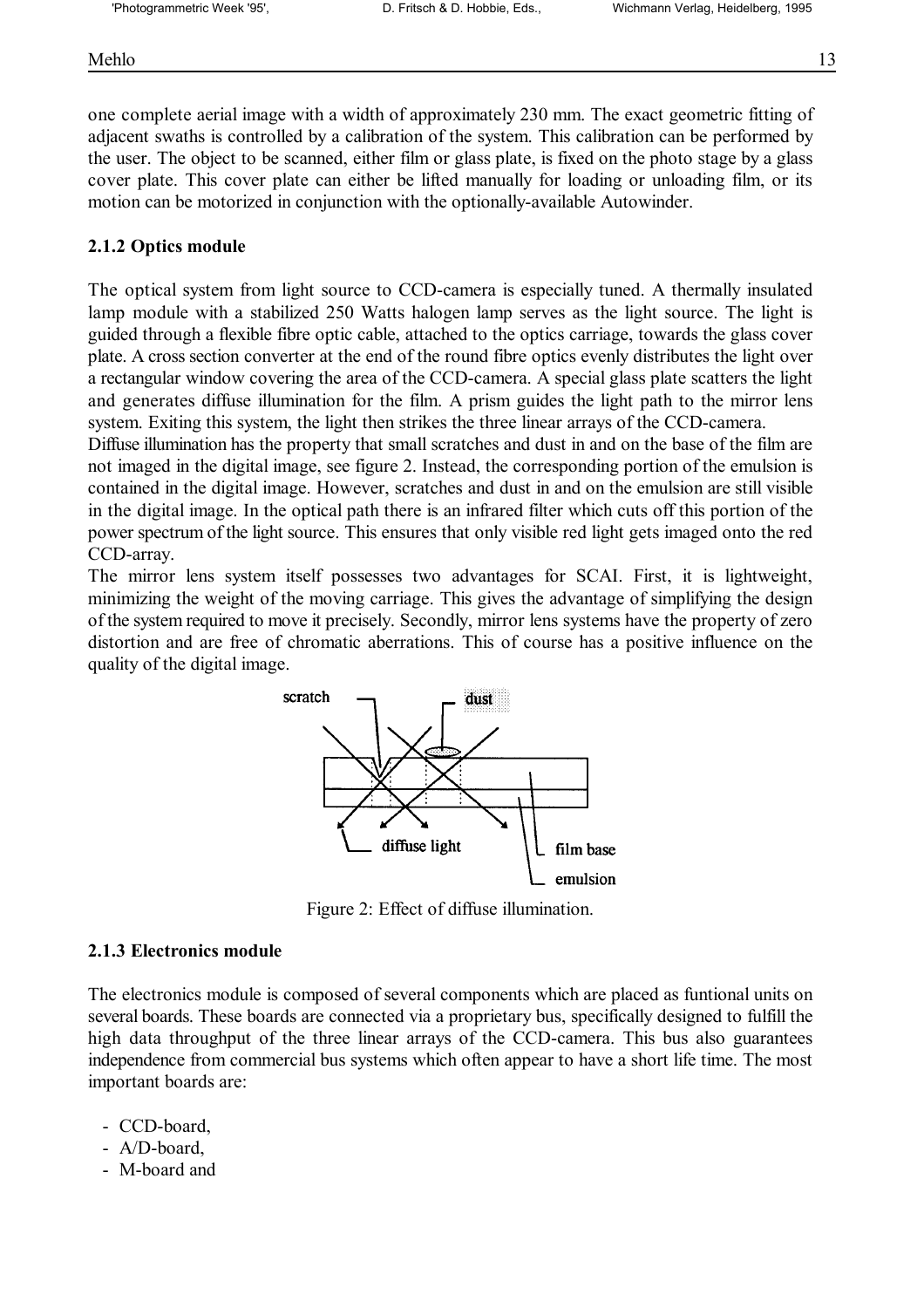# - SCSI2-board.

The circular CCD-board carries the CCD-camera which is placed in the focal plane of the mirror lens system and where it collects the light transmitted through the image being scanned. The circuitry on this board provides the primary control of the CCD-camera. A special loop ensures that the red, green, and blue linear arrays receive the light from identical geometric locations in the film. In order to maintain a constant micro-climate, a fan which constantly blows fresh air around the CCD-camera is placed on this board.

The analog signals of the CCD-camera are converted into digital signals on the A/D-board. For each color channel, an independent conversion takes place. Every single pixel in each of the three linear arrays obtains a linear correction consisting of gain and offset. For this purpose, the conversion uses pre-computed look-up-tables (LUTs) which, for every analog input value, contain a corresponding digital output value. Such LUTs are applied in time-critical environments such as the high speed A/D-conversion on the A/D-board. In order to establish the red, green, and blue LUTs, each linear array is radiometrically calibrated by adjusting every pixel to the dark current of light and the bright current of light. This process of radiometric calibration is called the *normalization*. For each color channel, the A/D-board delivers 8 bit grey values. One color pixel is composed of three channels. The stream of color pixels is transferred via the proprietary bus to the SCSI2-board.

The M-board holds the controlling circuitry for the DC-motors of the cross-slide system. If the Autowinder is attached then the M-board also controls the motors of the film reels as well as the motors for lifting and lowering the glass cover plate.

The SCSI2-board processes the incoming pixel stream and pipelines it to the workstation. In addition to this, commands and status messages are also transferred via this standardized interface. This makes SCAI a regular peripheral device from the point of view of a workstation.

# **2.2 Autowinder**

The Autowinder has two motorized drives and is able to position an arbitrary image in the roll film accurately on the photo stage, see figure 3. In conjunction with the SC-software, this device allows SCAI to operate in the unattended mode and to scan a roll film autonomously.



During the re-winding operation, the roll film is pulled under deflection rollers through the gap between the photo stage and the glass cover plate which is automatically lifted. There are two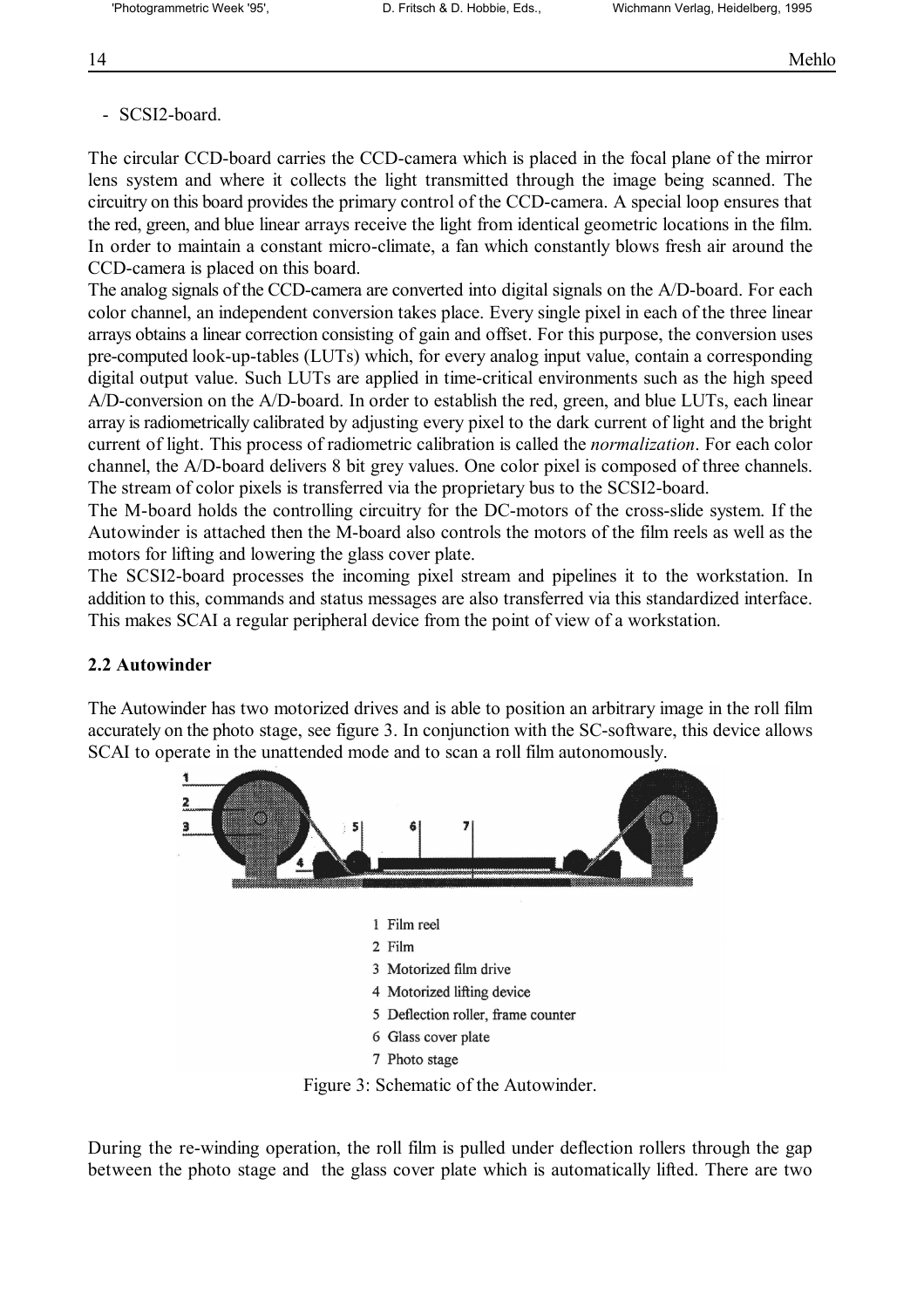### Mehlo 15

deflection rollers on each side of the photo stage. The glass cover plate is lowered automatically after the film advance operation. The use of narrow deflection rollers at the lower and upper borders of the film instead of a drum roller avoids the pollution or even the damage of the base of the film by such a drum roller. An electronic frame counter allows precise prepositioning of a selected image. The reels can take a roll film of 150 m in length. Loading and unloading of partly wound film is possible. For fast re-winding the roll film can be moved at a speed of 1 m/s.

# **2.3 SC-Software**

The user interface of PHODIS SC is of the same design as other PHODIS-applications. Existing PHODIS users should be therefore able to adapt quickly to this new environment. A context-sensitive on-line help system offers appropriate help in any situation. The general software concept of the PHODIS-applications is described in more detail in Mayr 1995 and not repeated here. The SC-software package is project oriented and stores all information pertaining to the raster images using its project management tools. The operator can, for example, change the roll film at any time then recall all relevant parameters for that roll film when re-loading it again.

In this paper only the most important software functions are briefly mentioned. Probably the most often used function is one for defining a new image to be scanned. It is possible to perform an overview scan, called a *pre-scan* in PHODIS SC, with 224 µm geometric resolution. Usually the pre-scan covers the complete photo stage. The pre-scan is visualized, and the user has the opportunity to digitize the area of interest by dragging a window around it. It is possible to select predefined areas on the photo stage or to select areas with predefined proportions of width and height to fit standard sheet sizes, e.g. DIN A5. Other necessary input parameters are the selection of an image file name, the geometric resolution, the image file format, the color mode, and the illumination time of the CCD-camera. These parameters can either be retained from the values of the previous scan or the operator can set or modify any parameter. It is possible to generate the image file name by using a user definable mask consisting of an alphnumeric string. Also, the user may decide if large color images, e.g. > 200 MB per color channel, are stored either in one single file or in three separate files. This makes the handling of very large images easier.

Geometric resolutions between 7  $\mu$ m and 224  $\mu$ m are possible. The scanning process can store the digital images directly in either the Zeiss-TLD format, which is a tesselated image file format, or in the TIF-Format (Tag Image File Format). Other image file formats, e.g. PostScript or SunRaster, are obtained by applying the integrated image raster data converter. One can select between a monochrome scan or color scan. The exposure time determines the mean brightness of the image and can be selected for each image individually. In addition to this, the user may select amongst a variety of predefined LUTs in order to improve the appearance, e.g. brightness or contrast, of the image or to invert it, e.g. to convert from negative to positive. These LUTs are applied during scanning. Prior to the scan all available parameters are checked by the software, and during scanning the progress is visualized through a dynamic percentage bar. Once complete, the scanned image is displayed and the user may accept the result or modify the image using one of the image processing functions supplied.

Besides this core scanner functionality, PHODIS SC includes some photogrammetric functions. It is possible to determine the interior orientation of the digital image. Part of this process is the selection or definition of an aerial camera by calling the PHODIS-camera-editor which is common to all PHODIS-applications. The interior orientation can be done either interactively or in automatic mode. In the interactive mode, SCAI scans image windows around the fiducials and offers these for manual measurement on the display. The automatic interior orientation (AIO) is a postprocessing step which takes as input an already scanned image. AIO automatically searches for, finds, and measures the fiducials (Schickler 1995). The pixel coordinates of the fiducials obtained by either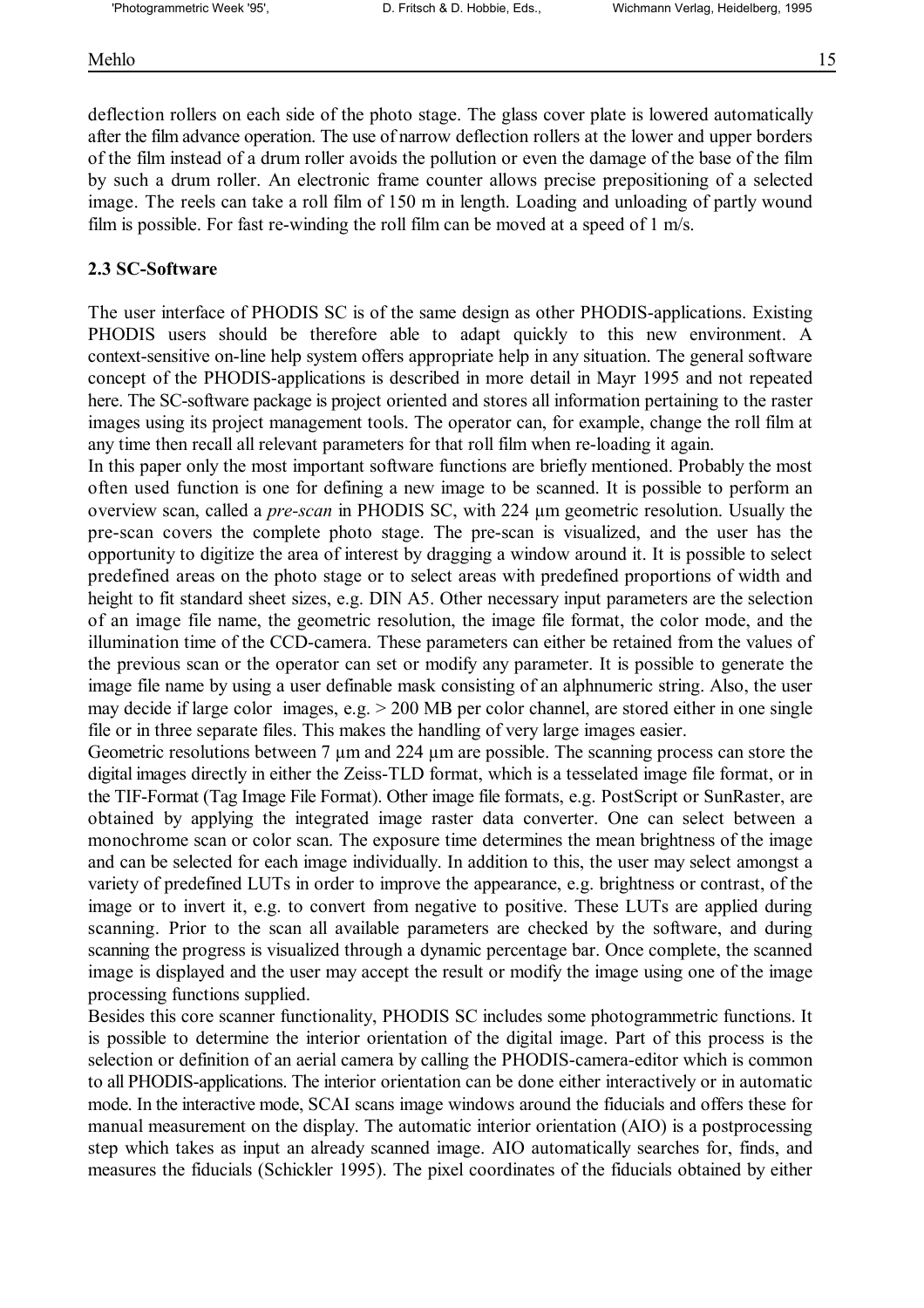measurement method are used in the determination of the transformation parameters between the pixel coordinate system and the image coordinate system. These transformation parameters are stored in the header of the image file. AIO is especially important to SCAI equipped with the Autowinder in order to deliver photogrammetric images automatically. Another example of a photogrammetric function is the automatic generation of an image pyramid. This is used e.g. in the automatic aerotriangulation (Mayr 1995), or in the automatic relative orientation (Tang and Heipke 1994). In this way, important photogrammetric requirements can be resolved on the scanning device itself. The SC-software may also be used with SCAI disabled for the purposes of doing pre-processing or post-processing of images or for doing maintenance work on SCAI during workstation operation hours.

When an Autowinder is attached to SCAI, the unattended scanning mode is possible. In order to kick off this process, the operator prepares a batch job by defining all images which are scheduled to be scanned. One can select either all images on the roll film or an arbitrary sequence of images to be scanned. Each image may be assigned an individual set of scanning parameters as explained above. The automatic image file naming tool is also an important feature for this unattended mode.

# **3. INTEGRATION IN PHODIS**

PHODIS SC is integrated into PHODIS in two senses. First, in common with all other PHODIS-applications, it uses the same computer platform from Silicon Graphics Inc. (SGI), see table 1. It therefore follows that PHODIS SC may be implemented on the same SGI-workstation which already serves for other PHODIS-applications, e.g. PHODIS OP, PHODIS ST. Of course, it is able to run as a standalone application as well. Second, PHODIS SC uses the same digital photogrammetry base as the other applications (Mayr 1995). This guarantees easy data exchange and a homogeneous user interface. As an open system, all PHODIS-applications come with programming libraries and source code examples for access to the Zeiss-TLD image file format as well as to the photogrammetric parameters. The integration of a PHODIS-application into an existing user environment is possible in this way.

| <b>PHODIS Product</b> | Photogrammetric Application |
|-----------------------|-----------------------------|
| PHODIS SC             | photogrammetric scanning    |
| PHODIS AT             | automatic aerotriangulation |
| PHODIS ST             | digital Stereoplotting      |
| PHODIS TS             | automatic DTM-generation    |
| PHODIS OP             | digital orthoprojection     |
| PHODIS M              | monoplotting                |

Table 1: PHODIS Products and applications.

# **4. CONCLUSIONS AND OUTLOOK**

The new PHODIS SC scanning system permits the processing of uncut, original roll film. An automatic process converts an entire roll film or selected images into digital images and delivers these to the applications in digital photogrammetry, see table 1. The modular design of the system